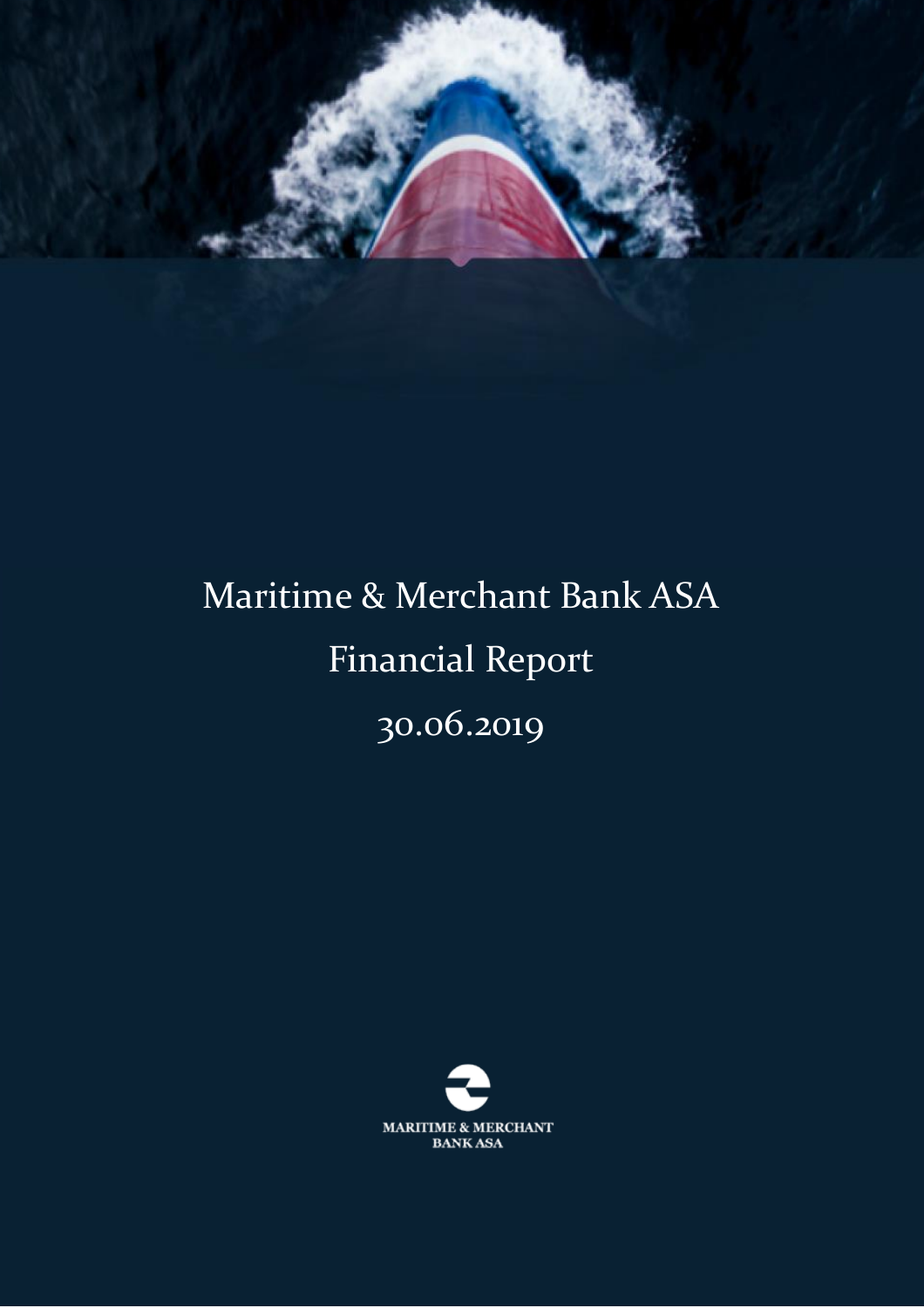

# **Table of Contents**

| <b>FINANCIAL REPORT 30.06.2019</b> |                |
|------------------------------------|----------------|
|                                    | 6              |
|                                    | 8              |
|                                    | 8              |
|                                    | 9              |
|                                    |                |
|                                    | $\mathbf{q}$   |
|                                    | $\overline{9}$ |
|                                    | 9              |
|                                    | 10             |
|                                    |                |
|                                    |                |
|                                    |                |
|                                    |                |
|                                    |                |
|                                    |                |
|                                    | 14             |
|                                    |                |
|                                    |                |
|                                    |                |
|                                    |                |
|                                    | 16             |
|                                    |                |
|                                    | 17             |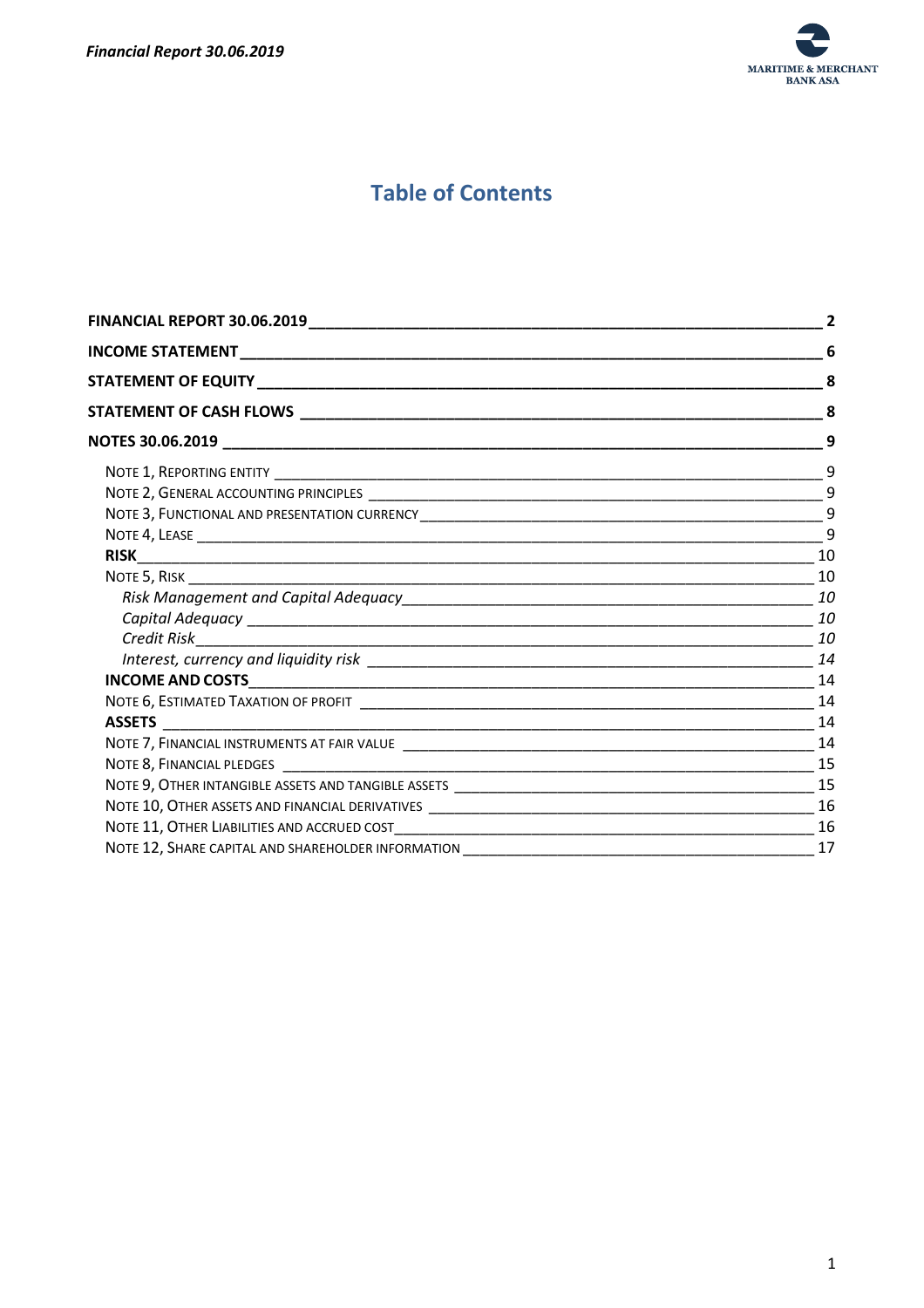

# **Financial Report 30.06.2019**

#### <span id="page-2-0"></span>*Operation and Strategy*

During second quarter 2019 the Bank increased its portfolio of disbursed secured loans to the international shipping industry from USD 272 million at the end of  $1<sup>st</sup>$  quarter to USD 293 million as per 30<sup>th</sup> of June. The Operational Result (before tax) for the second quarter is USD 2.7 million (USD 2.5 mill during first quarter). The Net Interest Margin increased from 3.40% during the first three months of 2019 to 3.68% in the second quarter. The Return on Equity (before tax) during the same period increased from 11.1% to 12.1%. There has not been any default or significant credit deterioration on these loans. All our loans are secured with 1st priority mortgages and the majority are within 50% of Fair Market Values, in addition to collateral packages consisting of assignments in income, insurance and cash reserves. The loan portfolio is diversified and is distributed on bulk carriers (24%), tankers (46%), container vessels (25%), LPG (2%) and specialized (3%).

In second quarter we have continued our strong focus on quality-oriented execution within all the key disciplines of the Bank. We are serving customers on a world-wide basis under constantly changing market and regulatory conditions, thus our overall competence must at any time be in accordance with the correspondingly increasing demands. We have as well continued our focus on the KYC/AML area.

In spite of quite disappointing freight markets, in particular for dry bulk and containerships, we have not seen a significant decrease in market values of vessels and the prices have been kept fairly stable for relevant tonnage types driven by an underlying interest for investments. The tanker market has been a mixed pot, in which the product carrier segment has been the best performer. However, in the tanker segment, the general optimism regarding expectations for rate increases within the next six months has maintained the interest for making investments and thereby stabilized the values, and even lead to a certain strengthening, in particular within the product segment.

Uncertainties regarding the consequences of a full-scale trade war between USA and China continue to throw dark shadows over the shipping market as such. Certain movements in the talks between the two countries during the G20 meeting at the end June led to cautious optimism that the trade relationship will over time be normalized, but too early to say something concrete how this eventually would turn out.

Generally, in spite of usual uncertainties, we see a distinct interest for investing in the shipping sector, in all the main market segments and within all relevant age categories of tonnage, both from our domestic clients and well from our customers abroad.

#### *Profit for the period (1.1-30.06)*

The profit for the period before tax is USD 5 191 419 (- 513 206) and profit after tax is USD 4 439 665 (-279 313).

#### *Deferred Taxes and payable tax*

The Bank's functional currency is in USD. In tax accounting the equity is denominated in NOK, hence, the taxable result will fluctuate with the USDNOK exchange rate.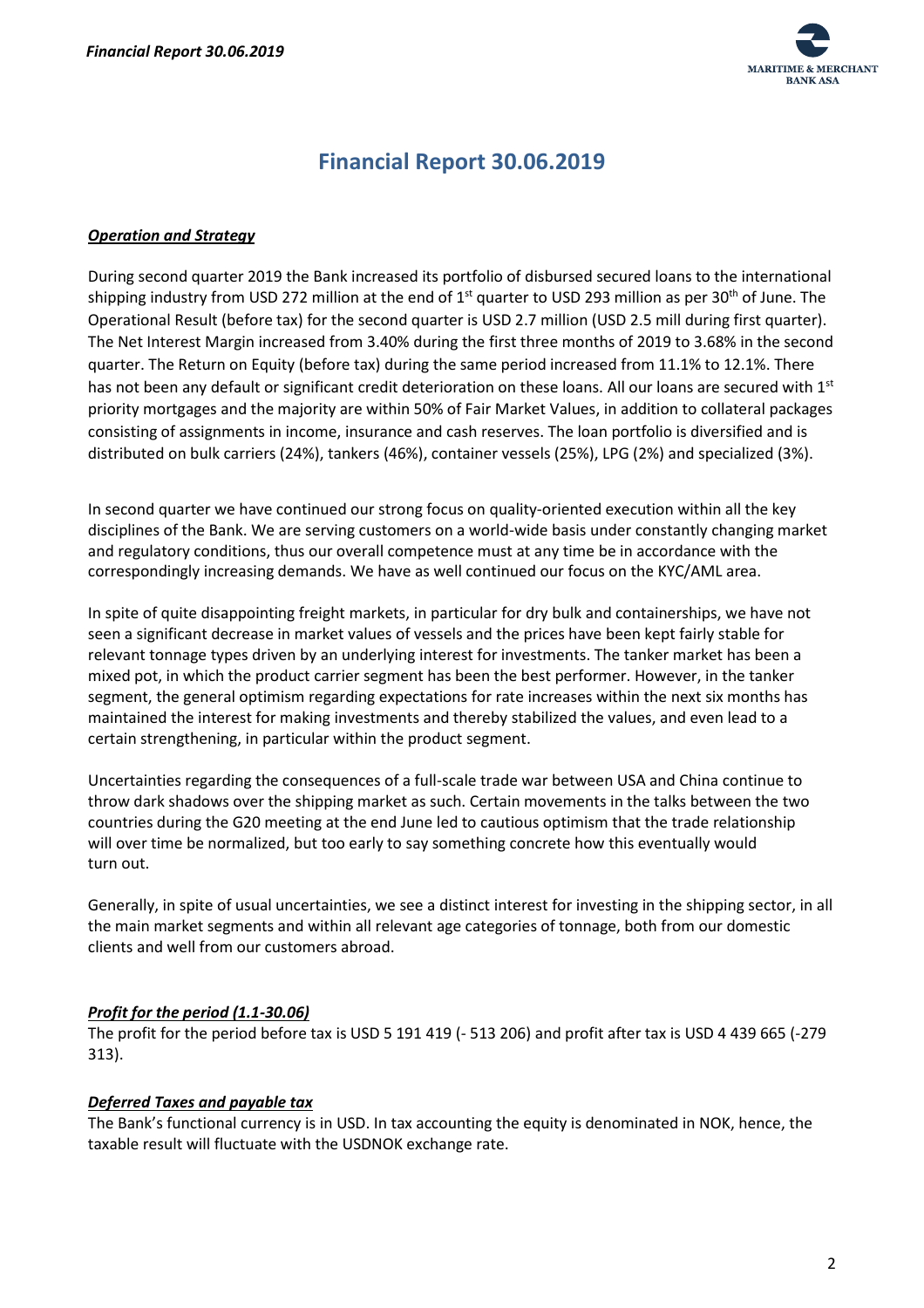

#### *Net interest income and related income (1.1-30.06)*

Net interest income and related income totalled USD 8 452 585 (USD 3 928 072). The Board of Directors expect net interest income to increase further as a result of higher lending volume.

#### *Total operating expenses before impairments and losses (1.1-30.06)*

Total operating expenses before impairments and losses totalled USD 3 135 996 (USD 2 882 886). Salaries and personnel expenses, including social costs, amount to USD 2 272765 (USD 1 717 330) and account for the largest proportion of the overall operating expenses, Total depreciation and impairment of fixed and intangible assets amount to USD 612 741 (USD 1 286 093).

#### *Loan and Loan Loss provisions*

Maritime & Merchant Bank ASA has lent USD 293 223 159 (USD 145 206 781) to customers. There has not been any default or significant credit deterioration on these loans.

The Bank has made USD 856 176 (USD 464 713) in loss allowance (IFRS 9). Change in expected loss through the year amounts to USD 154 117 and is primarily caused by increased loan volume.

#### *Deposit*

Customer deposits amounted to USD 380 338 762 (USD 266 820 986).

## *RISK FACTORS*

#### *Credit risk*

The average weighted quality of the portfolio is moderate risk, and all credits, when granted, had a Default Probability which qualified them to be classified as low or moderate risk. The credit portfolio has a risk concentration around the mid-point.

The majority of the commitments is secured with ship mortgages within 50% of appraised values (when the loan was granted) in addition to security in cash and earnings, and in combination with an estimated moderate Default Probability, this provides for a sound credit portfolio with a marginal potential for future losses.

In addition to estimating the Default Probability, we also estimate the Loss Given Default on each exposure. Based on the low leverage of financing in combination with financing non-specialized tonnage with strict covenants, the average weighted Loss Given Default for the loan portfolio is very satisfactory.

The Bank's estimated risk cost, Expected Loss, is calculated as Probability of Default multiplied with Loss Given Default. It is included in all internal return on capital estimations in connection with granting new loans.

The portfolio is distributed in risk classes according to official rating, collateral and internal risk classification. The loan portfolio is diversified and is distributed on bulk carriers (24%), tankers (46%), container vessels (25%), LPG (2%) and specialized (3%).

The Bank's internal credit strategy has limits for maximum exposure to the various shipping segments, and Acceptable Risk Criteria form guidelines for the lending strategy. All present loan exposures are within the Bank's credit strategy.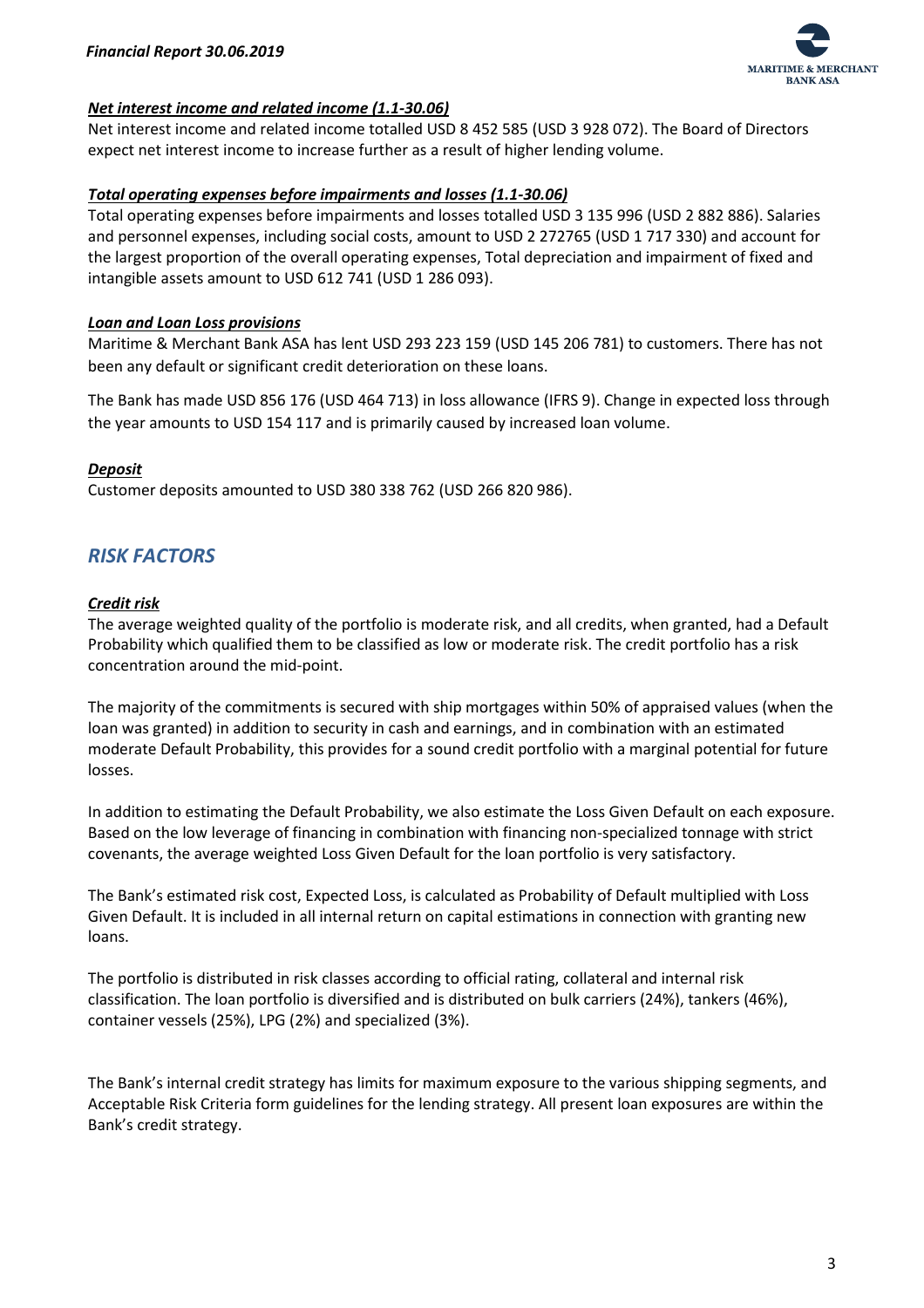

#### *Liquidity risk*

Maritime & Merchant Bank ASA has adopted guidelines for management of the Bank's liquidity position to ensure that the Bank maintains a solid liquidity. The Bank has a low liquidity risk profile. Main funding sources in the first years of operation has been equity and NOK deposits. The Bank has liquidity portfolio/buffers well above minimum requirement. Liquidity stress tests show satisfactory liquidity.

|                      | 30.06.2019 | 31.03.2019 | 31.06.2018 | 31.12.2018 | 31.12.2017 |
|----------------------|------------|------------|------------|------------|------------|
| LCR                  | 513%       | 584%       | 581%       | 444 %      | 457 %      |
| Deposit coverage (1) | 77%        | 80%        | 75%        | 78 %       | 77 %       |

 *(1) % of total assets*

#### *Interest rate risk*

Maritime & Merchant Bank ASA has defined guidelines that set limits for the maximum interest rate risk. Any exposure exceeding the interest rate risk limits shall be mitigated by using hedging instruments. Routines have been established for on-going monitoring and reporting of the interest rate risk to the Board of Directors.

#### *Market risk*

Maritime & Merchant Bank ASA has developed guidelines and limits for counterparty exposure, maturity per counterpart, average duration of portfolio and foreign exchange risk. Exposure to foreign exchange risk (not USD) is hedged.

#### *Operational risk*

*Ratios*

Maritime & Merchant Bank ASA has established operational risk policy and guidelines. Contingency plans have been established, and insurance (professional responsibility, cybercrime, crime and Board of Directors responsibility) is purchased in order to reduce risk.

| ,,,,,,,,                    | Q2-2019 | Q1-2019 | <b>Full year</b> |
|-----------------------------|---------|---------|------------------|
| <b>Ratios</b>               |         |         | 2018             |
| Cost/Income                 | 39.8%   | 42.7%   | 84.63%           |
| Return on Equity before tax | 12.1%   | 11.1%   | 1.61%            |
| Net Income Margin           | 3.82%   | 3.82%   | 2.96 %           |
| Net Interest Margin         | 3.68%   | 3.40%   | 3.10%            |
| Deposit to loan             | 130%    | 145%    | 137 %            |
| <b>LCR</b>                  | 513%    | 584%    | 444 %            |
| <b>NPL Ratio</b>            | 0%      | 0%      | 0 %              |

#### *Ratio formulas*

|                                                          | Cost/Income Ratio = Total operating expences<br>Total income                   |                                                                                                                                                                             |
|----------------------------------------------------------|--------------------------------------------------------------------------------|-----------------------------------------------------------------------------------------------------------------------------------------------------------------------------|
|                                                          |                                                                                | Total income<br><i>Net Income Margin</i> = $\frac{1}{(Interest \, bearing \, assets \, start \, of \, year + Interest \, bearing \, assets \, end \, of \, year)*0.5}$      |
|                                                          |                                                                                | Net interest income<br><i>Net Interest Margin</i> = $\frac{N_{\text{eff}}}{(Interest \text{ bearing assets start of year+Interest \text{ bearing assets end of year})*0.5}$ |
|                                                          | NPL ratio = Non performing exposure (loans to customers)<br>Loans to customers | (non-performing loan ratio)                                                                                                                                                 |
| Deposit to loan ratio = $\frac{Total\text{ depends}}{1}$ | Loans to customers                                                             |                                                                                                                                                                             |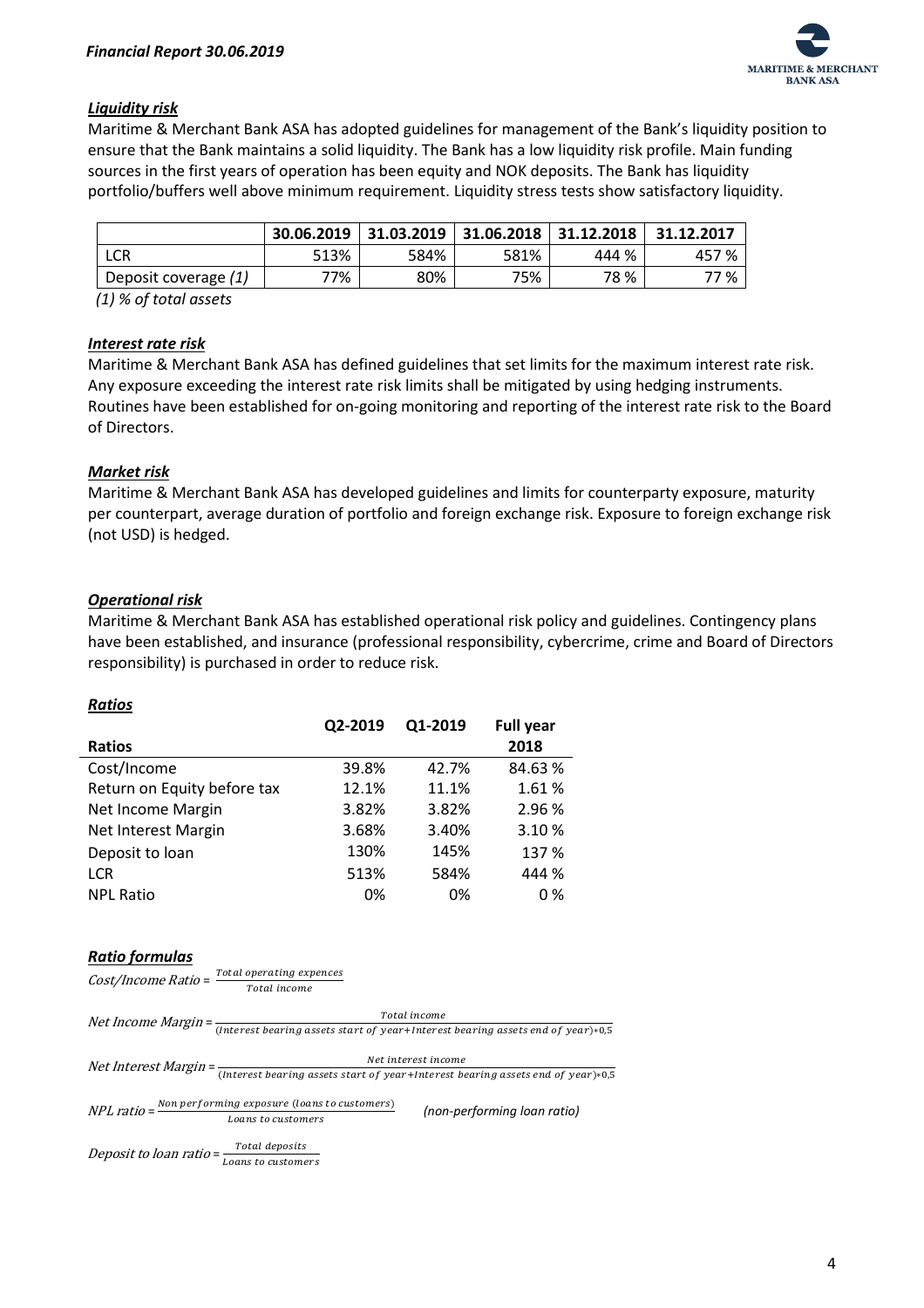

Return on equity before tax  $=\frac{Net\ profit\ before\ tax}{(Eouity\ start\ of\ the\ year\ New\ exit})}$ (Equity start of the year+New equity\*Yearfraction)

> *Year fraction* =  $\frac{12 - \text{Monthly before equity issue}}{12}$ 12

#### **Outlook**

The shipping investors must at any time be prepared for unexpected events. The development of the world economy is one thing; a wide spectre of geopolitical movements that could occur can even have a larger impact on the shipping markets. We as a Bank must as well be prepared to meet eventual challenges as consequences of these events, and this is reflected in our credit work and collateral structures.

We remain optimistic that the next six months will contain a lot of interesting opportunities for Maritime & Merchant Bank ASA and we are looking forward to help our clients materialize new projects.

**--------------------------------**

#### **Oslo, August 14 th, 2019**

Board of Directors, Maritime & Merchant Bank ASA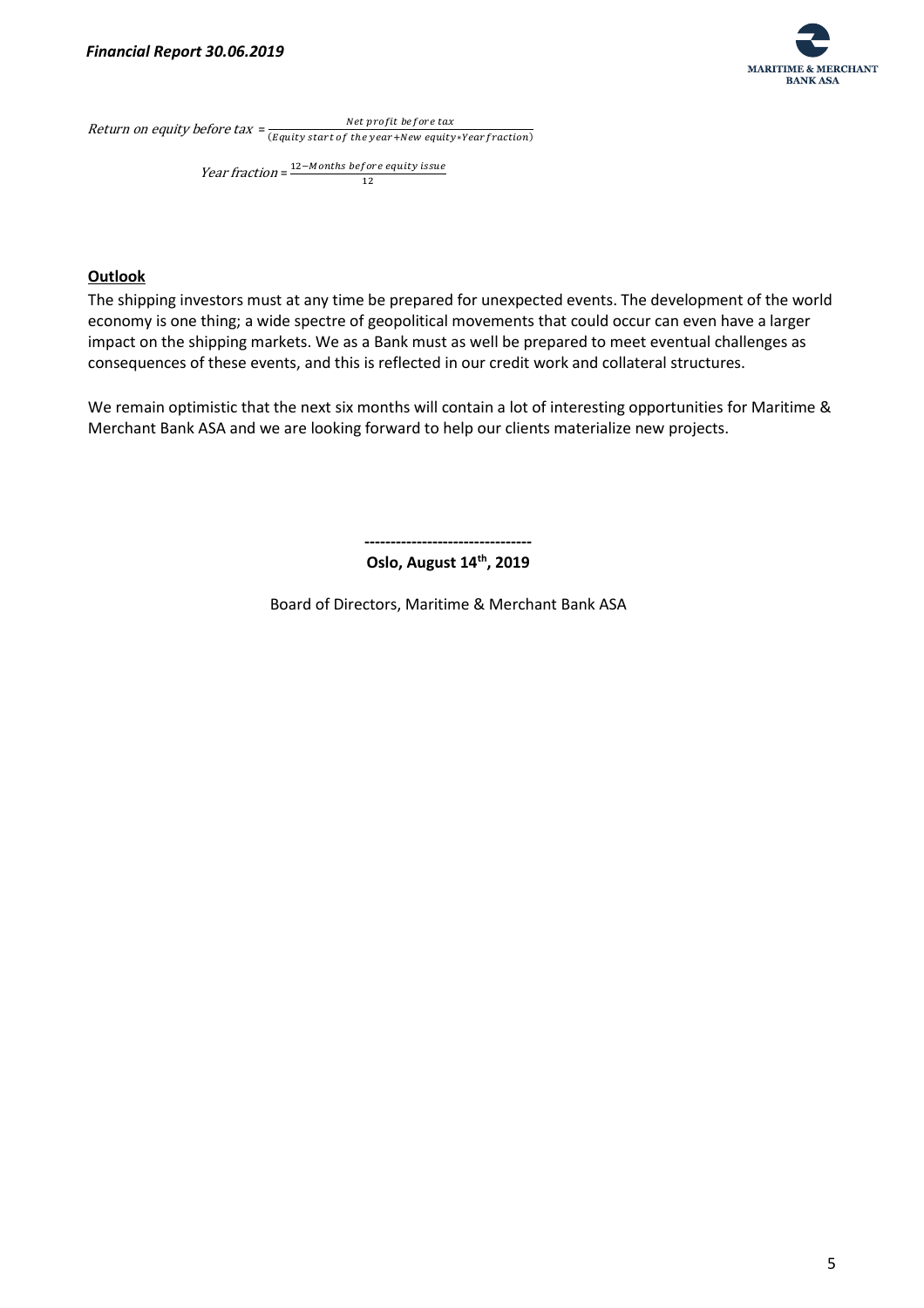

# <span id="page-6-0"></span>**Income Statement**

|                                                                     |      | 2019            | 2018            | 2019            | 2018            | 2018            |
|---------------------------------------------------------------------|------|-----------------|-----------------|-----------------|-----------------|-----------------|
| - In USD                                                            | Note | $01.04 - 30.06$ | $01.04 - 30.06$ | $01.01 - 30.06$ | $01.01 - 30.06$ | $01.01 - 31.12$ |
| Interest income and related income                                  |      |                 |                 |                 |                 |                 |
| Interest and other operating income from loans to customers         |      | 6486325         | 3 501 327       | 12 342 621      | 5 641 382       | 14 979 900      |
| Interest from certificates and bonds                                |      | 574 058         | 426 320         | 1 108 555       | 948 346         | 1928 497        |
| Interest from loans to and receivables from credit institutions     |      | 216 067         | 139 420         | 461 364         | 205 976         | 646 238         |
| Total interest income and related income                            |      | 7 276 450       | 4 067 067       | 13 912 540      | 6795703         | 17 554 636      |
| <b>Interest expenses</b>                                            |      |                 |                 |                 |                 |                 |
| Interest and similar expenses of loans to and receivables from      |      | $-1995635$      | $-1264604$      | $-3928042$      | $-2355587$      | -5 329 798      |
| Net interest expenses from financial derivatives                    |      | $-662820$       | $-331001$       | $-1315056$      | -494 927        | $-1713133$      |
| Other fees and commisions                                           |      | $-107245$       | $-8559$         | $-216857$       | $-17117$        | $-34235$        |
| Net interest expenses and related expenses                          |      | -2 765 701      | $-1604181$      | -5 459 955      | -2867631        | -7 077 166      |
| Net interest income and similar income                              |      | 4510749         | 2 462 886       | 8 4 5 2 5 8 5   | 3928072         | 10 477 470      |
|                                                                     |      |                 |                 |                 |                 |                 |
| Commissions, other fees and income from banking                     |      | 132 956         | 26820           | 312 598         | 97 619          | 317498          |
| Commissions, other fees and expenses from banking                   |      | -48 284         | $-5798$         | $-55816$        | $-10590$        | $-26614$        |
| Net value adjustments on foreign exchange and financial derivatives |      | 68 072          | $-517858$       | 317075          | -301 897        | $-715629$       |
| Net value adjustments on interest-bearing securities                |      | 5889            |                 | 67829           |                 |                 |
| <b>Total income</b>                                                 |      | 4669383         | 1966050         | 9 094 271       | 3713204         | 10 052 725      |
| Salaries, administration and other operating expenses               |      |                 |                 |                 |                 |                 |
| Salaries and personnel expenses                                     |      | $-1129262$      | -798 094        | $-2272765$      | -1717330        | -3 989 116      |
| Administrative and other operating expenses                         |      | -426 360        | -590 668        | -863 231        | $-1$ 165 556    | -2 140 779      |
| Net salaries, administration and other operating expenses           |      | $-1555622$      | -1 388 762      | -3 135 996      | -2882886        | -6 129 895      |
| Total depreciation and impairment of fixed and intangible assets    | 9    | $-304503$       | -578 333        | $-612741$       | -1 286 093      | -2 378 008      |
| <b>Total operating expenses</b>                                     |      | -1 860 125      | -1 967 095      | -3 748 737      | -4 168 979      | -8 507 903      |
| <b>Operating result</b>                                             |      | 2809258         | $-1045$         | 5 345 535       | -455 775        | 1544822         |
| Loan loss provisions (IFRS - 9)                                     | 5    | $-69384$        | 38 2 2 0        | $-154116$       | $-57431$        | $-294777$       |
| Profit $(+)$ / Loss $(-)$ for the period before tax                 |      | 2739875         | 37 175          | 5 191 419       | -513 206        | 1 250 045       |
| Income tax                                                          | 6    | -479 969        | $-637151$       | $-751754$       | 233 893         | $-1586960$      |
| Result for the period after tax                                     |      | 2 2 5 9 9 0 7   | -599 976        | 4 439 665       | -279 313        | -336 915        |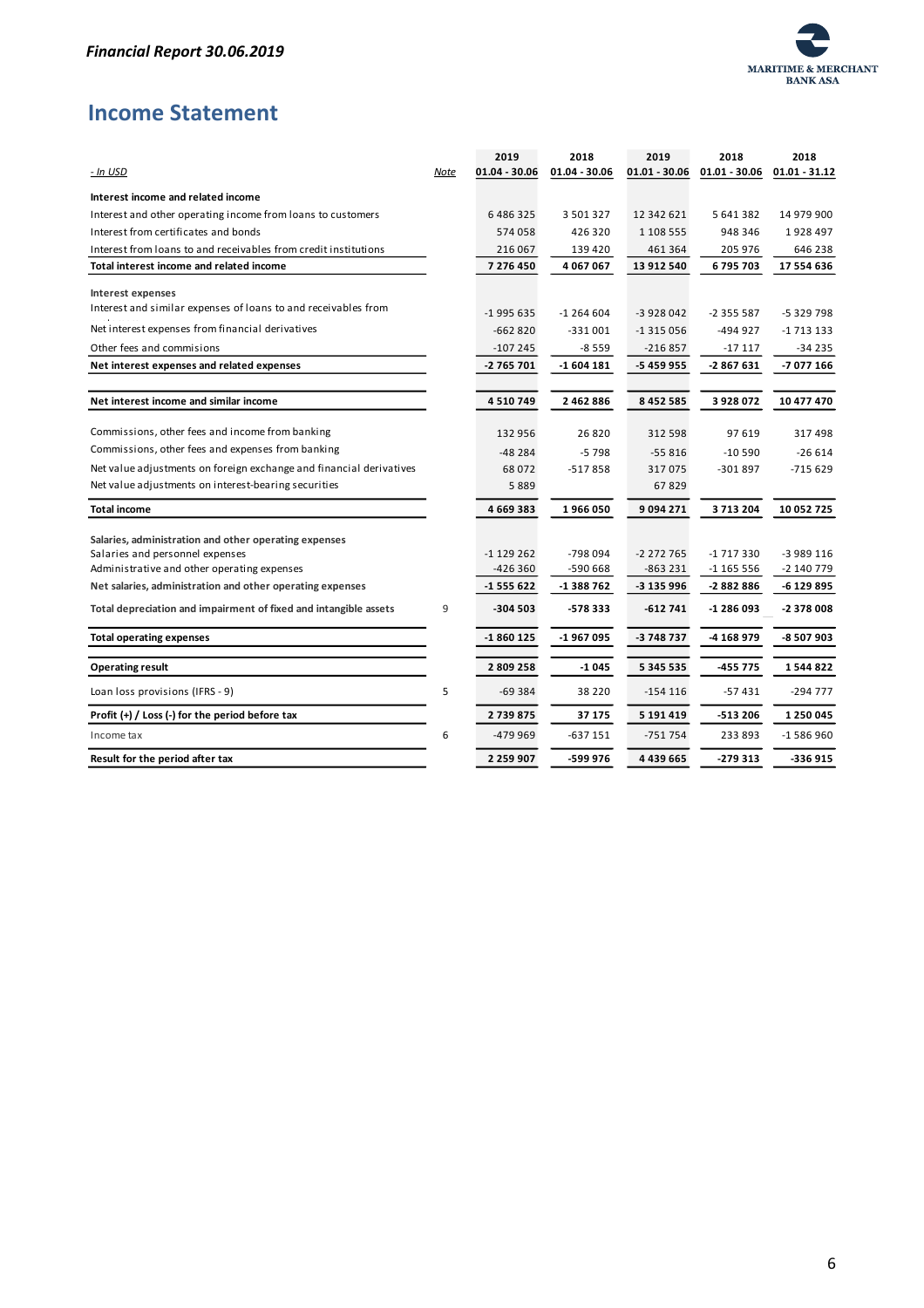

# **Balance Sheet**

| <b>Assets</b>                                        |      | 2019          | 2018          | 2018        |
|------------------------------------------------------|------|---------------|---------------|-------------|
| <u>- In USD</u>                                      | Note | 30.06.2019    | 30.06.2018    | 31.12.2018  |
| Cash and balances at central bank                    |      | 7625881       | 8 523 901     | 7448034     |
| Lending to and receivables from credit institutions  |      | 72 592 089    | 76 201 515    | 66 924 966  |
| Lending to customers                                 | 5    | 293 223 159   | 145 206 781   | 249 024 326 |
| Loss provisions on loans to customers                | 5    | -856 176      | -464 713      | -702 059    |
| Net lending to cutomers                              |      | 292 366 983   | 144 742 068   | 248 322 267 |
| Certificates, bonds and other receivables            |      |               |               |             |
| Commercial papers and bonds valued at market value   | 5, 7 | 116 445 266   | 114 995 211   | 112 552 377 |
| Commercial papers and bonds valued at amortised cost |      | 0             | 5 0 2 1 3 5 3 | 0           |
| Certificates, bonds and other receivables            |      | 116 445 266   | 120 016 563   | 112 552 377 |
| <b>Shares</b>                                        |      | 46 016        | 50 321        | 49 295      |
| Intangible assets                                    |      |               |               |             |
| Deferred tax assets                                  | 6    | 0             | 2 530 338     | 569 403     |
| Other intangible assets                              | 9    | 2 5 2 6 5 2 0 | 4 164 886     | 2 910 996   |
| <b>Total intangible assets</b>                       |      | 2 526 520     | 6 695 224     | 3 480 399   |
| <b>Fixed assets</b>                                  |      |               |               |             |
| Fixed assets                                         | 4, 9 | 1 139 448     | 66 715        | 56 544      |
| <b>Total fixed assets</b>                            |      | 1 139 448     | 66 715        | 56 544      |
| Other assets                                         |      |               |               |             |
| Financial derivatives                                |      | 462 493       | 864931        | 0           |
| Other assets                                         |      | 43 050        | 563 382       | 136 735     |
| <b>Total other assets</b>                            |      | 505 543       | 1 428 313     | 136 735     |
| <b>Expenses paid in advance</b>                      |      |               |               |             |
| Prepaid, not accrued expenses                        |      | 272 244       | 115 695       | 255 617     |
| <b>Total prepaid expenses</b>                        |      | 272 244       | 115 695       | 255 617     |
| <b>TOTAL ASSETS</b>                                  |      | 493 519 990   | 357 840 315   | 439 226 234 |
| Liabilities and shareholders equity                  |      |               |               |             |
| - In USD                                             |      | 30.06.2019    | 30.06.2018    | 31.12.2018  |
| <b>Liabilities</b>                                   |      |               |               |             |
| Deposits from and liabilities to customers           |      |               |               |             |
| Deposits from and liabilities to customers           |      | 380 338 762   | 266 820 986   | 340 508 505 |
| Total deposits from and liabilities to customers     |      | 380 338 762   | 266 820 986   | 340 508 505 |
| <b>Other liabilities</b><br>Financial derivatives    | 10   | 6 0 3 6 5 4 7 | 1721572       | 9 438 597   |
| Other liabilities                                    | 6,11 | 1792275       | 678 675       | 675 845     |
| <b>Total other liabilities</b>                       |      | 7 828 822     | 2 400 247     | 10 114 442  |
| Accrued expenses and received unearned income        |      |               |               |             |
| Accrued expenses and received unearned income        | 11   | 922 646       | 329 744       | 569 655     |
| Total accrued expenses and received unearned income  |      | 922 646       | 329 744       | 569 655     |
| <b>Total Liabilities</b>                             |      | 389 090 230   | 269 550 976   | 351 192 602 |
| <b>Shareholders equity</b>                           |      |               |               |             |
| Paid-in capital                                      |      |               |               |             |
| Share capital                                        | 12   | 9708655       | 8 630 639     | 8630639     |
| Share premium account                                |      | 94 148 864    | 82 938 319    | 83 296 586  |
| Total paid-in capital                                |      | 103 857 519   | 91 568 958    | 91 927 225  |
| <b>Other Equity</b>                                  |      |               |               |             |
| Other free equity                                    |      | -530 203      |               | -556 371    |
| Retained earnings                                    |      | 1 102 443     | -3 279 619    | -3 337 221  |
| <b>Total other equity</b>                            |      | 572 240       | -3 279 619    | -3 893 592  |
| <b>Total shareholder equity</b>                      |      | 104 429 759   | 88 289 339    | 88 033 633  |
| TOTAL SHAREHOLDERS EQUITY AND LIABILITIES            |      | 493 519 990   | 357 840 315   | 439 226 234 |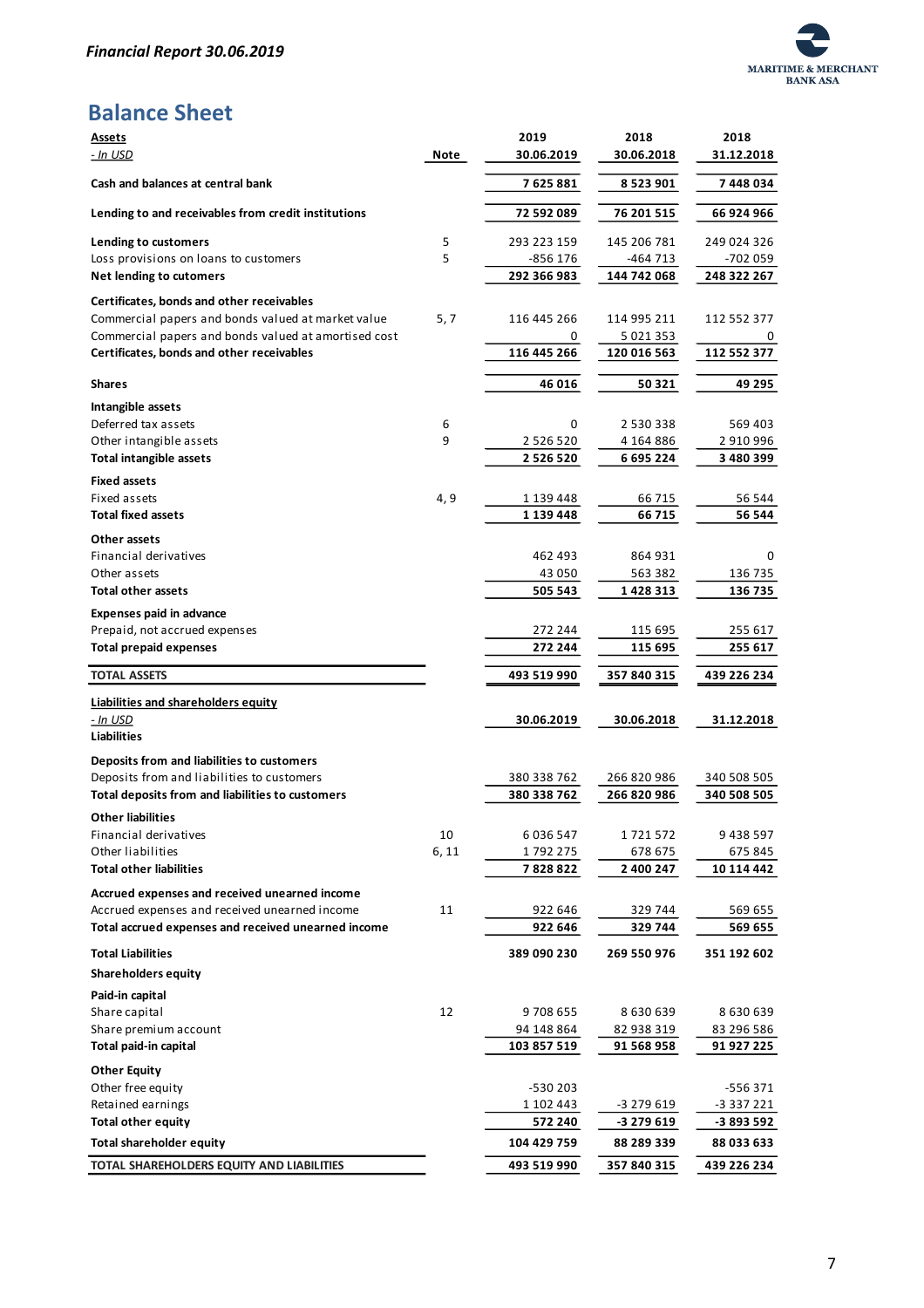

# <span id="page-8-0"></span>**Statement of Equity**

| - In USD                                 | <b>Share</b><br>capital | <b>Share</b><br>premium | <b>Retained</b><br>earnings | Other free<br>equity | <b>Total</b><br>equity |
|------------------------------------------|-------------------------|-------------------------|-----------------------------|----------------------|------------------------|
| Loss allowance in accordance with IFRS 9 |                         |                         |                             | -407 282             | $-407282$              |
| Share issue                              | 3 039 662               | 28 172 937              |                             | $-172771$            | 31 039 828             |
| Employee stock option                    |                         |                         |                             | 23 682               | 23 682                 |
| Profit                                   |                         |                         | -336 915                    |                      | -336 915               |
| Equity as per 31.12.2018                 | 8 630 639               | 83 296 586              | -3 337 221                  | -556371              | 88 033 632             |
| Employee stock option                    |                         |                         |                             | 145 471              | 145 471                |
| Share issue                              | 1078016                 | 10 852 279              |                             | $-119303$            | 11 810 991             |
| Profit                                   |                         |                         | 4 4 3 6 6 6 5               |                      | 4 4 3 6 6 6 5          |
| Equity as per 30.06.2019                 | 9 708 655               | 94 148 864              | 1 102 443                   | -530 203             | 104 429 759            |

# <span id="page-8-1"></span>**Statement of Cash Flows**

|                                                          | 2019        | 2018          |
|----------------------------------------------------------|-------------|---------------|
| - In USD                                                 | 30.06       | 31.12         |
| <b>CASH FLOW FROM OPERATIONAL ACTIVITIES</b>             |             |               |
| Profit before tax                                        | 5 191 419   | 1 250 045     |
|                                                          | -41 287 739 | $-153496098$  |
| Change in loans to customers excluding accrued interest  |             |               |
| Change in deposits from customers                        | 35 933 541  | 145 664 596   |
| Change in certificates and bonds                         | -3892889    | $-5055707$    |
| Change in shares, mutual fund units and other securities | 3 2 7 9     | -49 295       |
| Interest income and related income                       | $-13912540$ | $-17554635$   |
| Interest received                                        | 11 155 563  | 14 555 481    |
| Net interest expenses and related expenses               | 5459955     | 5 3 6 4 0 3 3 |
| Interest paid                                            | $-1563239$  | $-5364033$    |
| Ordinary depreciation                                    | 612741      | 2 378 008     |
| Change in financial derivatives                          | -3 864 543  | 9821707       |
| Change in other assets and other liabilities             | 283 714     | $-366729$     |
| Net cash flow from operating activities                  | -5880738    | $-2852627$    |
| <b>CASH FLOW FROM INVESTING ACTIVITIES</b>               |             |               |
| Payments for acquisition of assets                       | -230 755    | -716 176      |
| Net cash flow from investing activities                  | $-230755$   | $-716176$     |
| <b>CASH FLOW FROM FINANCIAL ACTIVITITES</b>              |             |               |
| Paid in capital                                          | 11 930 295  | 31 212 599    |
| Net cash flow from financial activities                  | 11 930 295  | 31 212 599    |
| Effect of exchange rate changes and other                | 26 167      | -17069        |
| Sum cash flow                                            | 5844969     | 27 626 727    |
| Net change in cash and cash equivalents                  | 5844969     | 27 626 727    |
| Cash and cash equivalent as per 01.01.                   | 74 373 001  | 46 746 274    |
| Cash and cash equivalent as per 30.06.                   | 80 217 970  | 74 373 001    |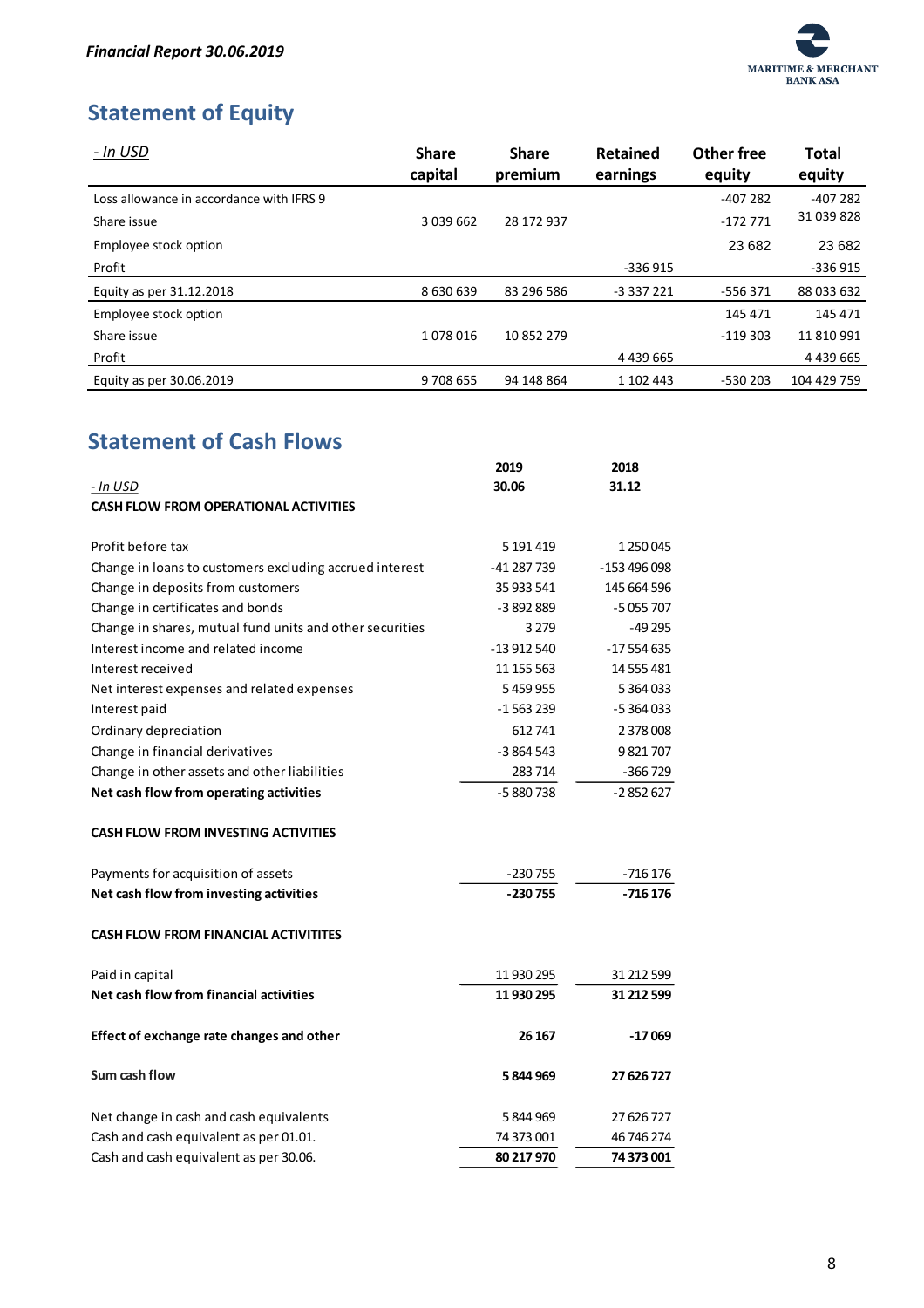

# <span id="page-9-0"></span>**Notes 30.06.2019**

## <span id="page-9-1"></span>Note 1, Reporting entity

Maritime & Merchant Bank ASA is a company domiciled in Norway. The Bank's registered office is at Haakon VIIs gate 1, 0161 Oslo. The Bank is primarily involved in corporate banking.

# <span id="page-9-2"></span>Note 2, General accounting principles

The interim report for the second quarter 2019 is prepared according to IAS 34 Interim Financial Reporting and IFRS as adopted by EU.

The interim report for the second quarter 2019 is prepared using the same accounting principles and calculation methods as described in the Annual Report 2018 and the interim report for the first quarter 2019.

## <span id="page-9-3"></span>Note 3, Functional and presentation currency

These consolidated financial statements are presented in USD, which is the Bank's functional currency. The Bank's taxation currency is NOK.

## <span id="page-9-4"></span>Note 4, Lease

**Details**

#### **2.3 Effect of IFRS 16, Leases**

The only lease that is affected by the IFRS-16 implementation is office rental.

| <b>Details</b>                    |                                       |
|-----------------------------------|---------------------------------------|
| Fixed Lease payments per quarter: | NOK 679 942                           |
| Expiry date:                      | 31.12.2022                            |
| Borrowing rate:                   | 2.1%                                  |
| Right-to-use asset:               | NOK 10 466 415 (as of 1 January 2019) |
| Lease liability:                  | NOK 10 466 415 (as of 1 January 2019) |
|                                   |                                       |

#### **Changes in Profit & Loss statement for Q2-2019 using 2019 vs 2018**

| Item                                                 | 2018 policy | 2019 policy | Change        |
|------------------------------------------------------|-------------|-------------|---------------|
| Interest expenses (NOK)                              |             | (98653)     | (98653)       |
| Administrative and other operating expenses<br>(NOK) | (1359884)   | 0           | 1 3 5 9 8 8 4 |
| Depreciation (NOK)                                   |             | (1308302)   | (1308302)     |
| Sum in NOK                                           | (1359884)   | (1406955)   | (47071)       |
| Sum in USD                                           | (159610)    | (165 135)   | (5525)        |

*Negative number in brackets*

Net negative effect for Q1-2019 in USD: 5 525

#### **Changes in Balance sheet for Q2-2019 using 2019 vs 2018**

| <b>Assets</b>           | 2018 policy | 2019 policy | Change    |  |  |  |
|-------------------------|-------------|-------------|-----------|--|--|--|
| Intangible assets (NOK) |             | 9 158 113   | 9 158 113 |  |  |  |
| Intangible assets (USD) |             | 1074890     | 1074890   |  |  |  |
| All numbers in NOK      |             |             |           |  |  |  |
| <b>Lighilities</b>      | 2018 nolicy | 2019 noticy | Change    |  |  |  |

| <b>Liabilities</b>      | 2018 policy | 2019 policy | Change    |
|-------------------------|-------------|-------------|-----------|
| Other Liabilities (NOK) |             | 9 205 185   | 9 205 185 |
| Other Liabilities (USD) |             | 1080414     | 1 080 414 |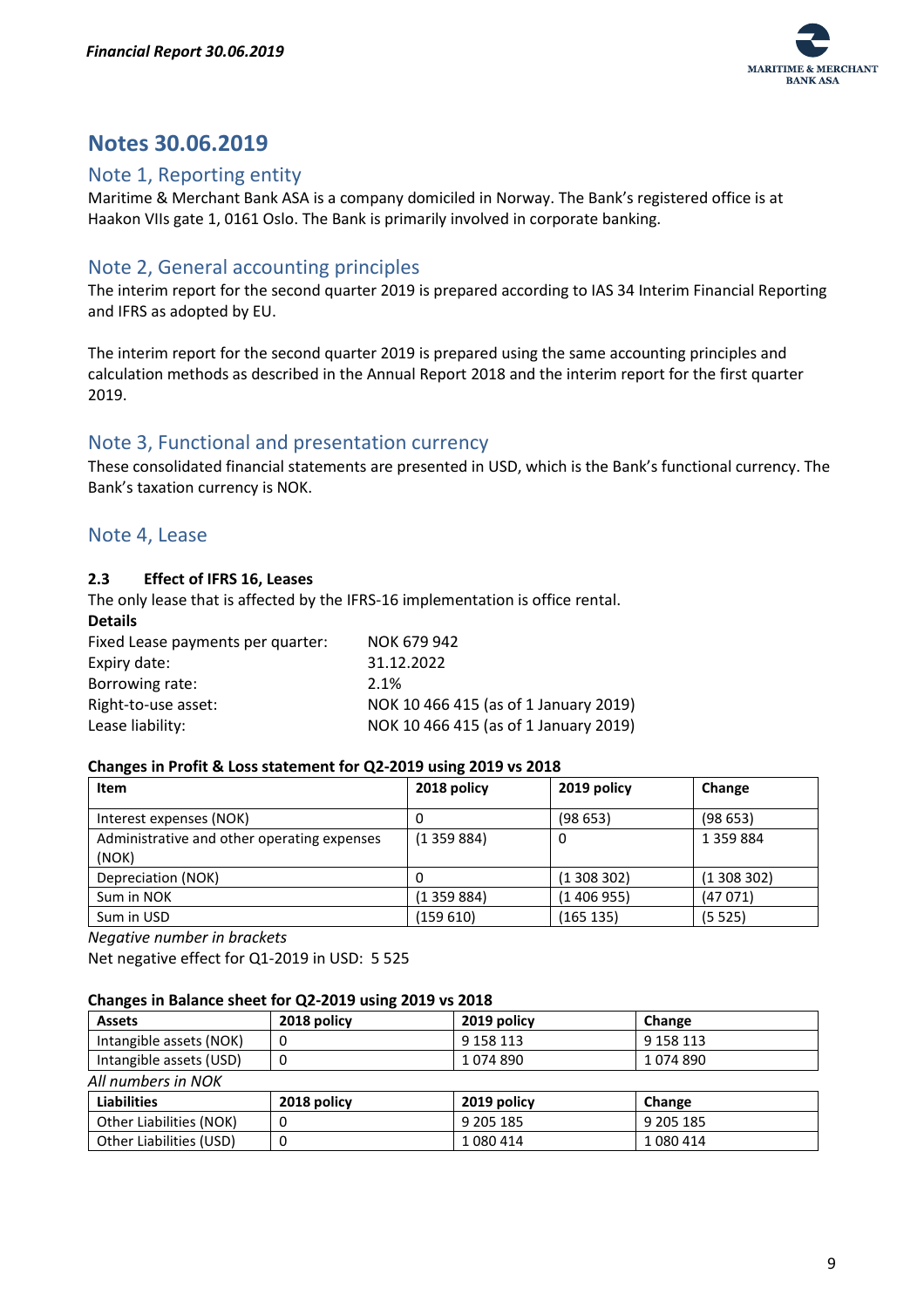

# <span id="page-10-0"></span>**RISK**

#### <span id="page-10-1"></span>Note 5, Risk

#### <span id="page-10-2"></span>*Risk Management and Capital Adequacy*

The Capital Adequacy figures for Maritime & Merchant Bank ASA are based on the calculation by means of the standardised approach.

#### **Credit risk**

The Bank has chosen the basic approach for calculation credit risk (Risk-Weighted Assets).

#### **Operational risk**

The Bank has chosen to apply the basic approach under Pilar 1 for calculating operational risk. This applies a capital requirement of 15 per cent of the annual income reported in the last three years.

#### **Market risk**

The market risk of the Bank is modest and is calculated using the standardised approach in Pilar 1.

#### <span id="page-10-3"></span>*Capital Adequacy*

| Amounts in USD - 1000                           | 30.06.2019 | 30.06.2018 | 31.12.2018 |
|-------------------------------------------------|------------|------------|------------|
|                                                 |            |            |            |
|                                                 |            |            |            |
| Share capital                                   | 9709       | 8631       | 8631       |
| + Other reserves                                | 94 721     | 79 659     | 79 740     |
| - Deferred tax assets and intangible assets     | $-2527$    | $-6695$    | $-3480$    |
| - This year's result                            | $-4440$    |            | $-337$     |
| - Adjustments to CET1 due to prudential filters | $-123$     |            | $-113$     |
| <b>Common Equity Tier 1 (CET 1)</b>             | 97 341     | 81 594     | 84 441     |
| <b>Credit Risks</b>                             |            |            |            |
| + Bank of Norway                                |            |            |            |
| + Local and regional authorities                |            |            |            |
| + Institutions                                  | 14 5 18    | 15 286     | 13 3 8 5   |
| + Companies                                     | 288033     | 146 821    | 243 733    |
| + Covered bonds                                 | 10 555     | 10 3 8 3   | 10 177     |
| + Shares                                        | 46         | 50         | 49         |
| + Other assets                                  |            | 1442       |            |
| <b>Total Credit risks</b>                       | 313 153    | 173 982    | 267 344    |
| + Operational risk                              | 11 669     | 7 5 4 0    | 11 669     |
| + Counterparty risk derivatives (CVA-risk)      | 2952       | 4705       | 2619       |
| <b>Total calculation basis</b>                  | 327 773    | 186 227    | 281 632    |
|                                                 |            |            |            |
| <b>Capital Adequacy</b>                         |            |            |            |
| <b>Common Equity Tier 1%</b>                    | 29.70%     | 43.81%     | 29.98%     |
| Total capital %                                 | 29.70%     | 43.81%     | 29.98%     |

#### <span id="page-10-4"></span>*Credit Risk*

Credit risk is the major risk for the Bank. Maritime & Merchant Bank ASA may face a loss if the borrower is not able to pay interest or principal as agreed upon, provided the pledged collateral is not sufficient to cover the Bank's exposure.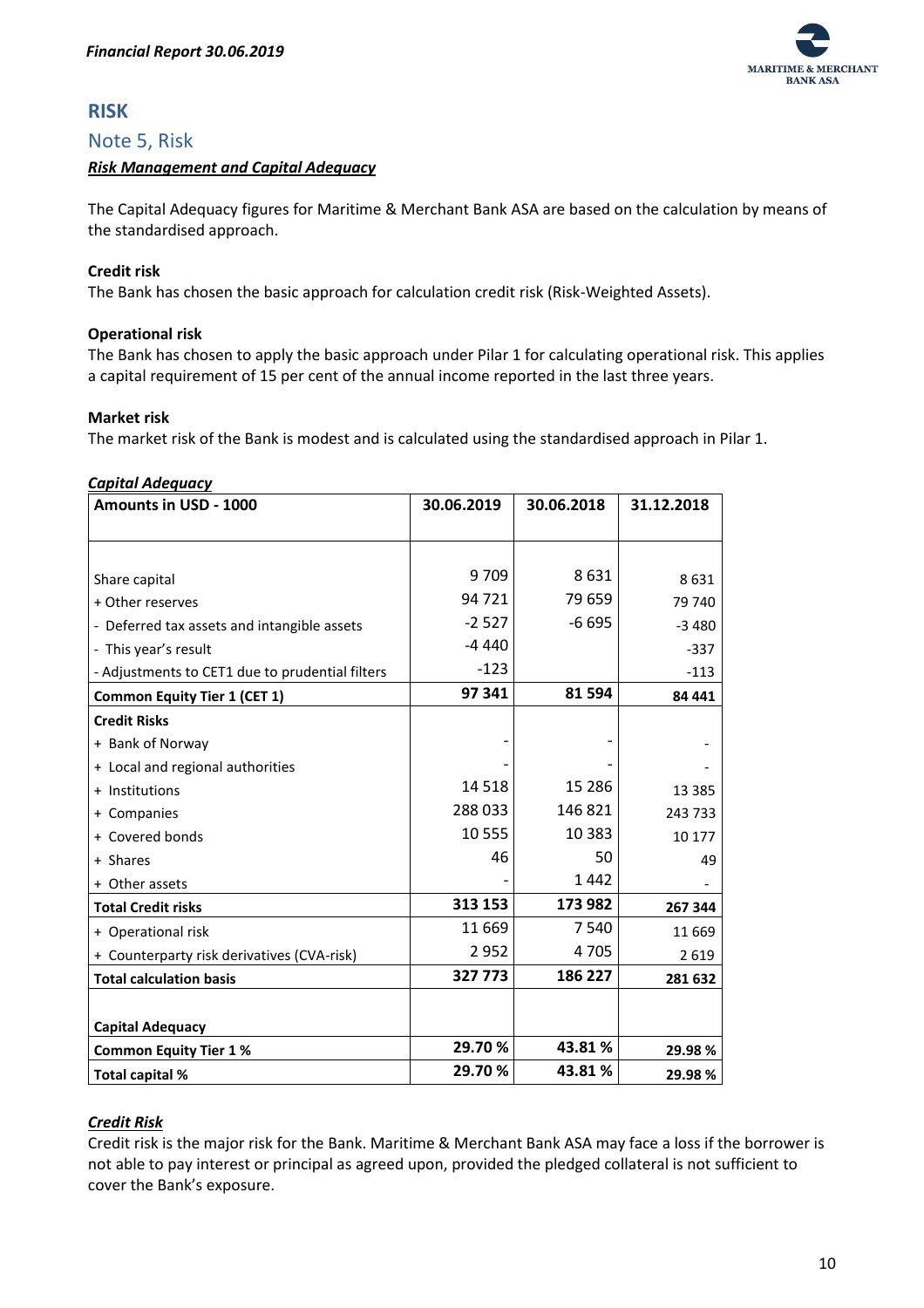

#### **Loss allowance and impairments**

| Loss allowance     | 30.06.2019               | 30.06.2018 | 31.12.2018 |
|--------------------|--------------------------|------------|------------|
| Step1              | 735 366                  | 464 713    | 665 727    |
| Step2              | 120 810                  |            | 36 322     |
| Step3              |                          |            |            |
| Sum                | 856 176                  | 464 713    | 702 059    |
|                    |                          |            |            |
| <b>Impairments</b> | $\overline{\phantom{0}}$ | ۰          | -          |

#### **Loss allowance as of 30.06.2019**

|                                                            | Step 1                                                | Step 2                                                                          | Step 3                                                                                                          |             |
|------------------------------------------------------------|-------------------------------------------------------|---------------------------------------------------------------------------------|-----------------------------------------------------------------------------------------------------------------|-------------|
|                                                            | <b>Classification by</b><br>first time<br>recognition | <b>Significantly increase</b><br>in credit risk since first<br>time recognition | <b>Significantly</b><br>increase in<br>credit risk since<br>first recognition<br>and objective<br>proof of loss |             |
|                                                            | <b>Expected loss next</b><br>12 months                | <b>Expected loss over</b><br>the life of instrument                             | <b>Expected loss</b><br>over the life of<br>instrument                                                          | Sum         |
| Loss allowance as of 31.12.2018                            | 665 727                                               | 36 332                                                                          |                                                                                                                 | 702 059     |
| Lending to custmers 31.12.2018                             | 245 124 326                                           | 3 900 000                                                                       |                                                                                                                 | 249 024 326 |
| <b>Changes</b><br>Transfer to Step 1<br>Transfer to Step 2 | 36 332<br>28 9 98                                     | 36 332<br>28 9 98                                                               |                                                                                                                 |             |
| Transfer to Step 3                                         |                                                       |                                                                                 |                                                                                                                 |             |
| Reclassification                                           | 74 926                                                | 92 681                                                                          |                                                                                                                 | 17755       |
| Amortisation                                               | 15 9 15                                               | 869                                                                             |                                                                                                                 | 16784       |
| New committments                                           | 153 146                                               |                                                                                 |                                                                                                                 | 153 146     |
| Allowance as of 30.06.2019                                 | 735 366                                               | 120 810                                                                         |                                                                                                                 | 856 176     |
| Lending to custmers 30.06.2019                             | 282 265 579                                           | 10 957 580                                                                      |                                                                                                                 | 293 223 159 |
| Net Change in Loss allowance                               | 69 639                                                | 84 478                                                                          | 0                                                                                                               | 154 117     |

*(1) Amortisations and changes in individual assessments*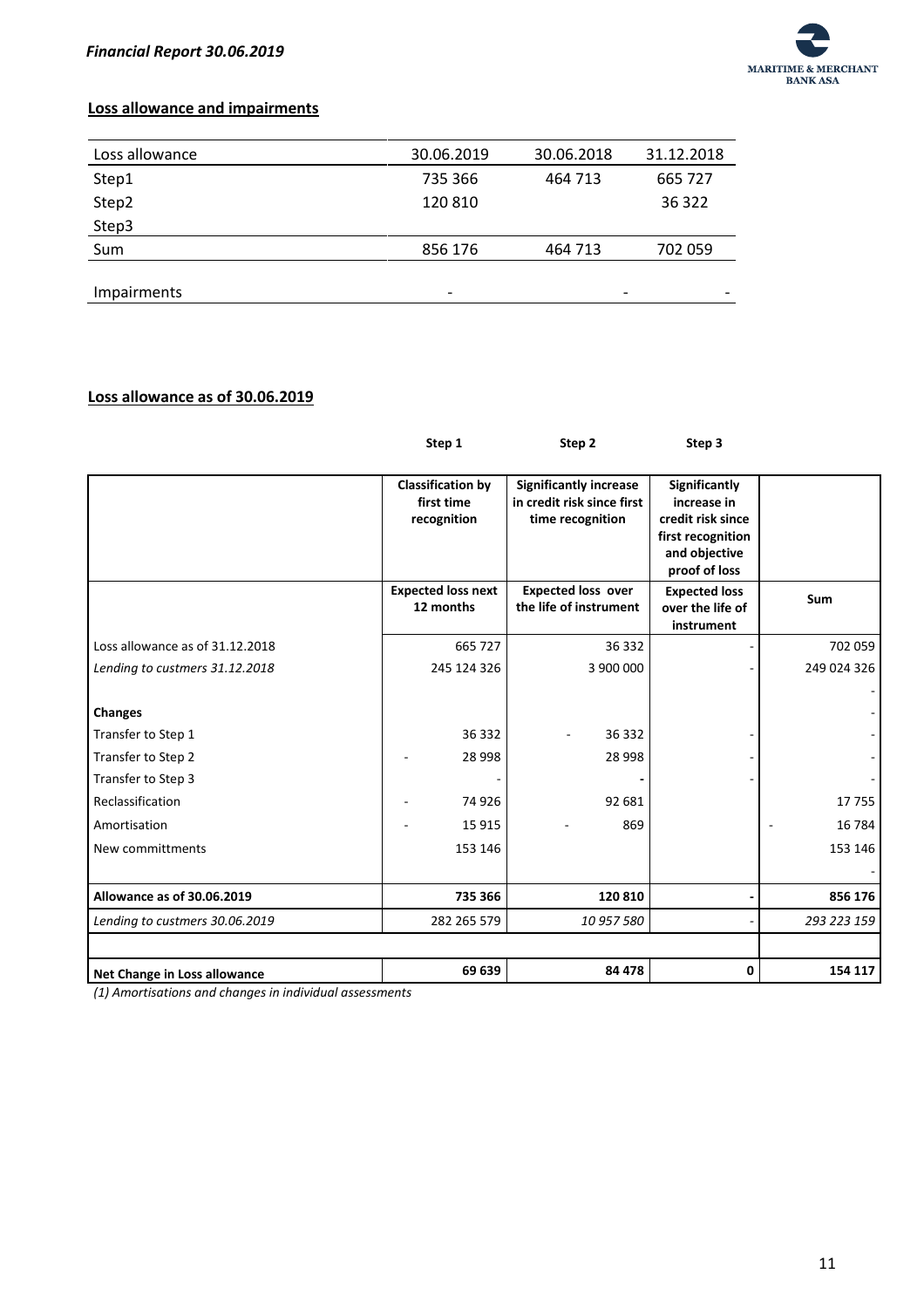

#### **Loss allowance as of 30.06.2018**

|                                | Step 1                | Step <sub>2</sub>    | Step 3                     |             |
|--------------------------------|-----------------------|----------------------|----------------------------|-------------|
|                                | <b>Classification</b> | <b>Significantly</b> | <b>Significantly</b>       |             |
|                                | by first time         | increase in          | increase in                |             |
|                                | recognition           | credit risk since    | credit risk                |             |
|                                |                       | first time           | since first<br>recognition |             |
|                                |                       | recognition          | and objective              |             |
|                                |                       |                      | proof of loss              |             |
|                                |                       |                      |                            |             |
|                                | <b>Expected loss</b>  | <b>Expected loss</b> | <b>Expected loss</b>       |             |
|                                | next 12 months        | over the life of     | over the life              | <b>Sum</b>  |
|                                |                       | instrument           | of instrument              |             |
|                                |                       |                      |                            |             |
| Loss allowance as of 1.1.2018  | 407 282               |                      |                            | 407 282     |
| Lending to custmers 1.1.2018   | 96 849 292            |                      |                            | 96 849 292  |
|                                |                       |                      |                            |             |
| <b>Changes</b>                 |                       |                      |                            | O           |
| Transfer to Step 1             |                       |                      |                            | O           |
| Transfer to Step 2             |                       |                      |                            | O           |
| Transfer to Step 3             |                       |                      |                            | O           |
| Reclassification               |                       |                      |                            | O           |
| Change <sup>(1)</sup>          | $-139902$             |                      |                            | $-139902$   |
| New committments               | 197 333               |                      |                            | 197 333     |
|                                |                       |                      |                            |             |
| Allowance as of 30.06.2018     | 464 713               |                      |                            | 464 713     |
| Lending to custmers 30.06.2018 | 149 763 420           |                      |                            | 249 024 326 |
|                                |                       |                      |                            |             |
| Net Change in Loss allowance   | 57 431                | $\mathbf 0$          | $\mathbf 0$                | 57 431      |

*(1) Amortisations and changes in individual assessments*

#### **Credit risk: Total 30.06.2019**

| Amounts in USD                      | Very low risk | Low risk   | <b>Moderate</b><br>risk | High risk  | Loss<br>exposed | Sum         |
|-------------------------------------|---------------|------------|-------------------------|------------|-----------------|-------------|
| Deposit with central bank           | 7625881       |            |                         |            |                 | 7625881     |
| Deposits with credit<br>institution | 72 592 089    |            |                         |            |                 | 72 592 089  |
| Certificates and bonds              | 116 445 266   |            |                         |            |                 | 116 445 266 |
| Shares and other securities         |               |            | 46 016                  |            |                 | 46 016      |
| Loans to customers                  |               | 45 604 281 | 236 661 298             | 10 957 580 |                 | 293 223 159 |
| <b>Total</b>                        | 196 663 235   | 45 604 281 | 236 707 314             | 10 957 580 | 0               | 489 932 410 |
|                                     |               |            |                         |            |                 |             |
| Committed loans, not<br>disbursed   |               |            | 17 500 000              |            |                 |             |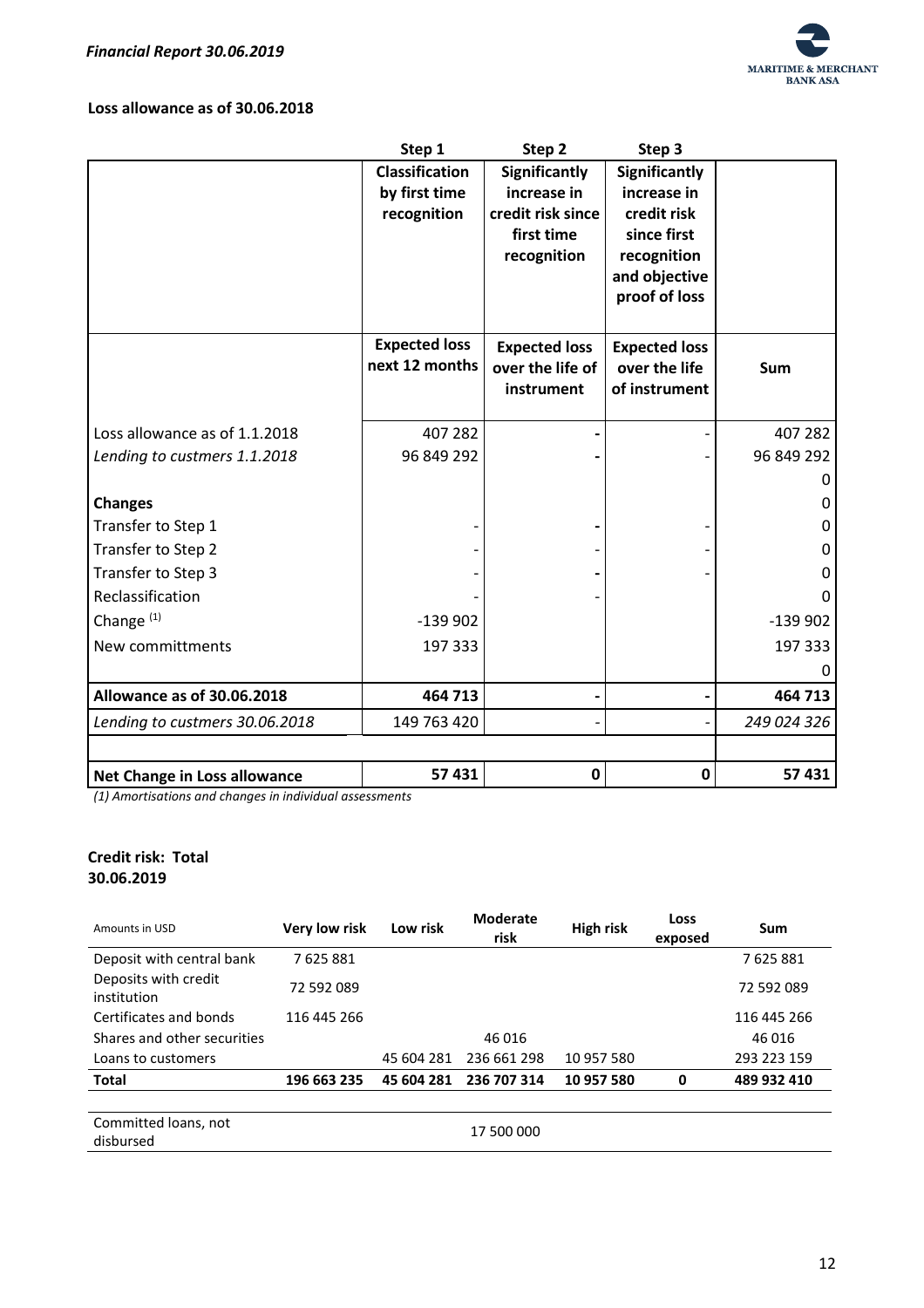

#### **30.06.2018**

| Amounts in USD                   | <b>Very low</b><br>risk | Low risk | <b>Moderate</b><br>risk | <b>High risk</b> | Loss<br>exposed | Sum           |
|----------------------------------|-------------------------|----------|-------------------------|------------------|-----------------|---------------|
| Deposit with central bank        | 8 5 2 3 9 0 1           |          |                         |                  |                 | 8 5 2 3 9 0 1 |
| Deposits with credit institution | 76 201 515              |          |                         |                  |                 | 76 201 515    |
| Certificates and bonds           | 114 995 211             | 0        | 5 0 2 1 3 5 3           |                  |                 | 120 016 564   |
| Shares and other securities      |                         |          | 50 321                  |                  |                 | 50 321        |
| Loans to customers               |                         |          | 145 206 781             | 0                |                 | 145 206 781   |
| <b>Total</b>                     | 199 720 627             | 0        | 150 278 455             | 0                | 0               | 349 999 082   |

## **Lending to customers by segment**

|               | Q2 2019                  |         | Q <sub>2</sub> 2018 |         | 2018        |         |
|---------------|--------------------------|---------|---------------------|---------|-------------|---------|
| <b>Sector</b> | <b>USD</b>               | Share % | <b>USD</b>          | Share % | <b>USD</b>  | Share % |
| <b>Bulk</b>   | 69 787 112               | 24 %    | 47 918 238          | 33 %    | 62 256 082  | 25 %    |
| Container     | 74 185 459               | 25 %    | 33 397 560          | 23 %    | 72 217 055  | 29 %    |
| Tank          | 134 002 984              | 46 %    | 46 466 170          | 32 %    | 99 609 731  | 40 %    |
| Gas           | 6 744 133                | 2 %     | 14 520 678          | 10 %    | 7470730     | 3 %     |
| Specialized   | 8 5 0 3 4 7 2            | 3 %     | 2 904 136           | 2 %     | 7470730     | 3 %     |
| Offshore      | $\overline{\phantom{a}}$ | 0%      |                     |         |             |         |
| <b>Sum</b>    | 293 223 159              | 100 %   | 145 206 781         | 100 %   | 249 024 326 | 100 %   |

# **Bonds and certificates: Risk Weight**

|                    | Q2 2019                  |           | Q2 2018     |           | 2018        |           |
|--------------------|--------------------------|-----------|-------------|-----------|-------------|-----------|
| <b>Risk Weight</b> |                          | Amortised |             | Amortised |             | Amortised |
|                    | Fair Value               | Cost      | Fair Value  | Cost      | Fair Value  | Cost      |
| 0%                 | 10 898 157               |           | 11 150 789  |           | 10 781 255  |           |
| 10%                | 105 547 109              |           | 103 844 422 |           | 101 771 122 |           |
| 20 %               |                          |           | 0           |           |             |           |
| 100 %              | $\overline{\phantom{0}}$ |           |             | 5 021 353 |             |           |
| Total              | 116 445 266              |           | 114 995 211 | 5 021 353 | 112 552 377 |           |

## **Bonds and certificates: Rating**

| Rating | Q2 2019<br><b>Fair Value</b> | Q2 2018<br><b>Fair Value</b> | 2018<br><b>Fair Value</b> |
|--------|------------------------------|------------------------------|---------------------------|
| AAA    | 113 503 553                  | 108 858 054                  | 10 781 255                |
| $AA+$  | 2941713                      | 6 137 157                    | 101 771 122               |
| AA     | 0                            |                              |                           |
| A      | 0                            |                              |                           |
| Total  | 116 445 266                  | 114 995 211                  | 112 552 377               |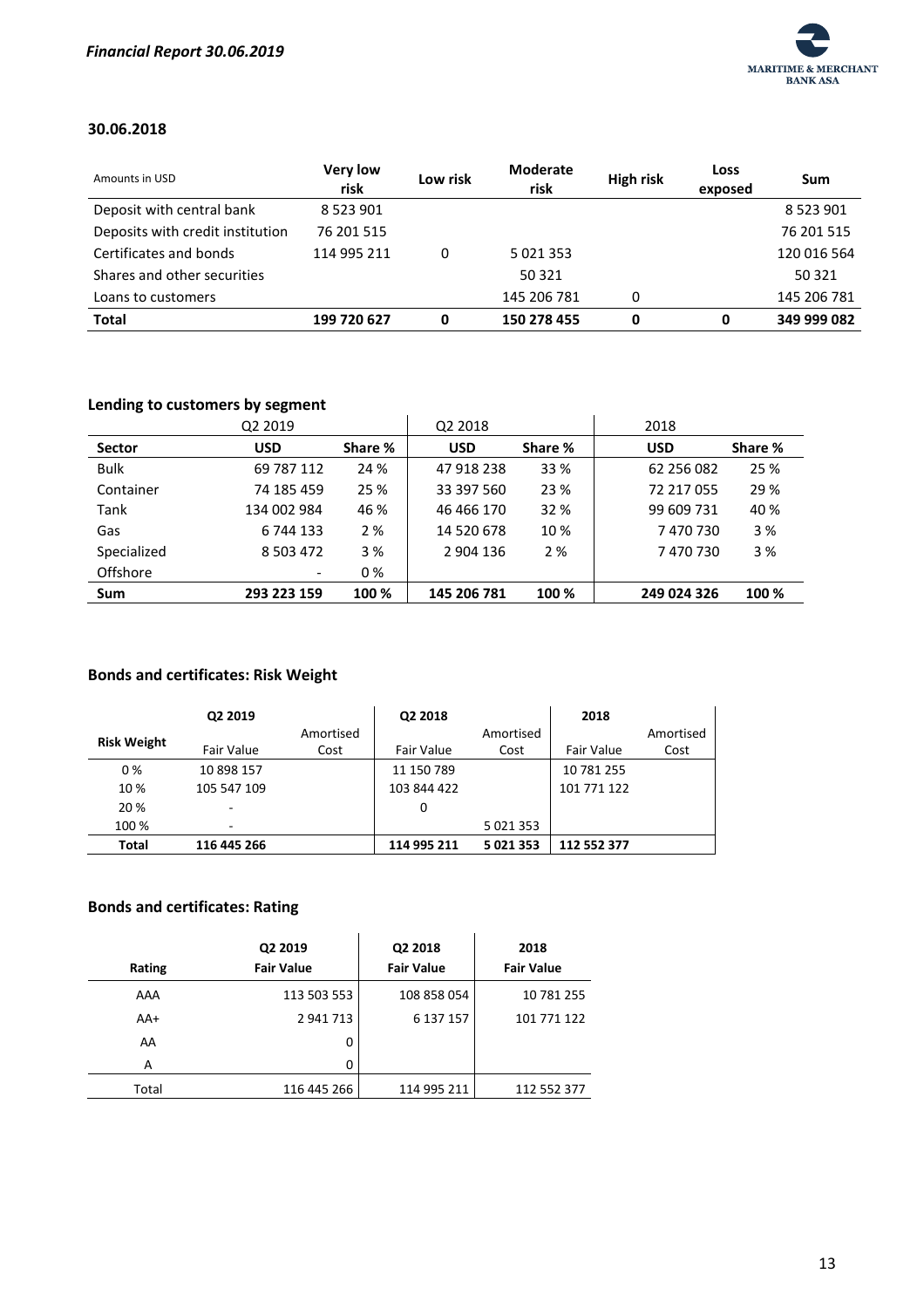

#### **Bonds and certificates: Sector**

|                            | Q2 2019           | Q2 2018           | 2018              |
|----------------------------|-------------------|-------------------|-------------------|
| Sector                     | <b>Fair Value</b> | <b>Fair Value</b> | <b>Fair Value</b> |
| Supranationals             | 5 012 558         | 5 013 632         | 5 013 743         |
| Local authority            | 5885599           | 6 137 157         | 5 767 512         |
| <b>Credit Institutions</b> | 105 547 109       | 103 844 422       | 101 771 122       |
| Bank                       |                   | 0                 |                   |
| Total                      | 116 445 266       | 114 995 211       | 112 552 377       |

#### <span id="page-14-0"></span>*Interest, currency and liquidity risk*

Changes in interest rate, currency and liquidity risk since 31.12.2018 is marginal.

## <span id="page-14-1"></span>**INCOME AND COSTS**

## <span id="page-14-2"></span>Note 6, Estimated Taxation of profit

|                             | <b>USD</b> | <b>NOK</b>  |
|-----------------------------|------------|-------------|
| <b>Profit Before Tax</b>    | 5 191 4 19 | 44 231 149  |
| Initial IFRS-9              | $-39222$   | -3 341 749  |
| Tax related agio on equity  | -1 792 181 | $-15269469$ |
| <b>Basis for tax</b>        | 3 007 017  | 25 619 932  |
| <b>Calculated Tax (25%)</b> | -751 754   | -6 404 983  |

## <span id="page-14-3"></span>**ASSETS**

## <span id="page-14-4"></span>Note 7, Financial instruments at fair value

The Bank measures fair values using the following fair value hierarchy, which reflects the significance of the inputs used in making the measurements.

**Level 1:** Inputs that are quoted market prices (unadjusted) in active markets for identical instruments.

**Level 2**: Inputs other than quoted prices included within Level 1 that are observable either directly (i.e. as prices) or indirectly (i.e. derived from prices). This category includes instruments valued using: quoted market prices in active markets for similar instruments; quoted prices for identical or similar instruments in markets that are considered less than active; or other valuation techniques in which all significant inputs are directly or indirectly observable from market data.

**Level 3:** Inputs that are unobservable. This category includes all instruments for which the valuation technique includes inputs that are not observable, and the unobservable inputs have a significant effect on the instrument's valuation. This category includes instruments that are valued based on quoted prices for similar instruments for which significant unobservable adjustments or assumptions are required to reflect differences between the instruments.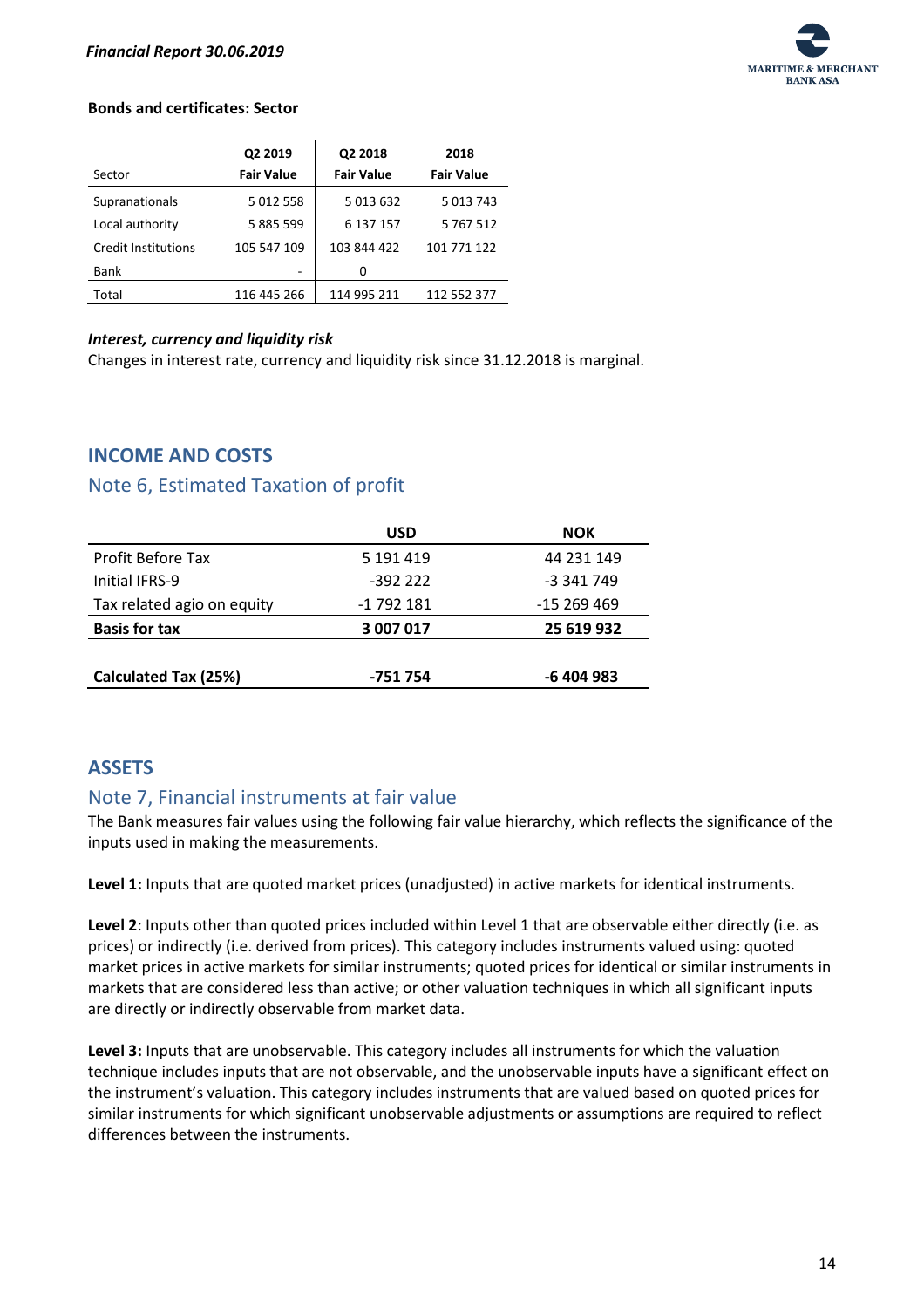

#### **30.06.2019**

| Amounts in USD<br>1000             | Level 1 | Level 2 | Level 3 | Total   |
|------------------------------------|---------|---------|---------|---------|
| Certificates and bonds             |         | 110 560 | 5886    | 116 445 |
| Shares and other securities        |         |         |         |         |
| <b>Financial derivatives</b>       |         | 462     |         | 462     |
| <b>Total financial assets</b>      |         | 111 022 | 5886    | 116 908 |
|                                    |         |         |         |         |
| <b>Financial derivatives</b>       |         | 6037    |         | 6037    |
| <b>Total financial liabilities</b> |         | 6037    |         | 6037    |

#### **30.06.2018**

| Amounts in USD 1000                | Level 1 | Level 2 | Level 3 | <b>Total</b> |
|------------------------------------|---------|---------|---------|--------------|
| Certificates and bonds             |         | 108 858 | 6 1 3 7 | 114 995      |
| Shares and other securities        |         | 0       |         |              |
| <b>Financial derivatives</b>       |         | 865     |         | 865          |
| <b>Total financial assets</b>      |         | 109 723 | 6 1 3 7 | 115 860      |
|                                    |         |         |         |              |
| <b>Financial derivatives</b>       |         | 1722    |         | 1722         |
| <b>Total financial liabilities</b> |         | 1722    |         | 1722         |

# <span id="page-15-0"></span>Note 8, Financial pledges

The Bank has pledged NOK 105 million of bonds as collateral for financial derivatives.

# <span id="page-15-1"></span>Note 9, Other intangible assets and tangible assets

| - In USD                                                 | 30.06.2019                    |                                     | 30.06.2018                    |                                     | 31.12.2018 |                               |                               |
|----------------------------------------------------------|-------------------------------|-------------------------------------|-------------------------------|-------------------------------------|------------|-------------------------------|-------------------------------|
|                                                          | Other<br>intangible<br>assets | Property,<br>plant and<br>equipment | Other<br>intangible<br>assets | Property,<br>plant and<br>equipment |            | Other<br>intangible<br>assets | <b>Fixed</b><br><b>Assets</b> |
| Cost or valuation at 01.01                               | 4 348 846                     | 110589                              | 5 258 562                     | 96 641                              |            | 5 258 562                     | 96 641                        |
| Exchange and other adjustments                           | 88 5 33                       | 29 044                              | 136 922                       |                                     |            |                               |                               |
| Introduction of right to use-asset                       |                               | 1 203 936                           |                               |                                     |            |                               |                               |
| Additions                                                |                               | 24 698                              | 636877                        | 10 17 1                             |            | 633 198                       | 13 948                        |
| <b>Disposals</b>                                         |                               | 0                                   |                               |                                     |            |                               |                               |
| Cost or valuation at end of period                       | 4 4 3 7 3 7 9                 | 1368267                             | 6032361                       | 106812                              |            | 5891761                       | 110 589                       |
| Accumulated depreciation and impariment at 01.01.        | $-1437850$                    | $-54044$                            | $-637531$                     | $-19270$                            |            | $-637531$                     | $-19270$                      |
| Exchange and other adjustments                           | $-32847$                      | $-2500$                             |                               |                                     |            |                               |                               |
| Depreciation charge this year                            | $-440162$                     | $-172275$                           | $-1229944$                    | $-20827$                            |            | $-2343233$                    | $-34774$                      |
| <b>Disposals</b>                                         |                               |                                     |                               |                                     |            |                               |                               |
| Accumulated depreciation and impairment at end of period | -1 910 859                    | $-228819$                           | $-1867475$                    | -40 097                             |            | -2 980 764                    | $-54044$                      |
| Balance sheet amount at end of period                    | 2 526 520                     | 1 139 448                           | 4 164 886                     | 66 715                              |            | 2 910 996                     | 56 544                        |
| Economic lifetime                                        | 5 years                       | 3 years                             | 5 years                       | 3 years                             |            | 5 years                       | 3-4 years                     |
| Depreciation schedule                                    | Linear                        | Linear                              | Linear                        | Linear                              |            | Linear                        | Linear                        |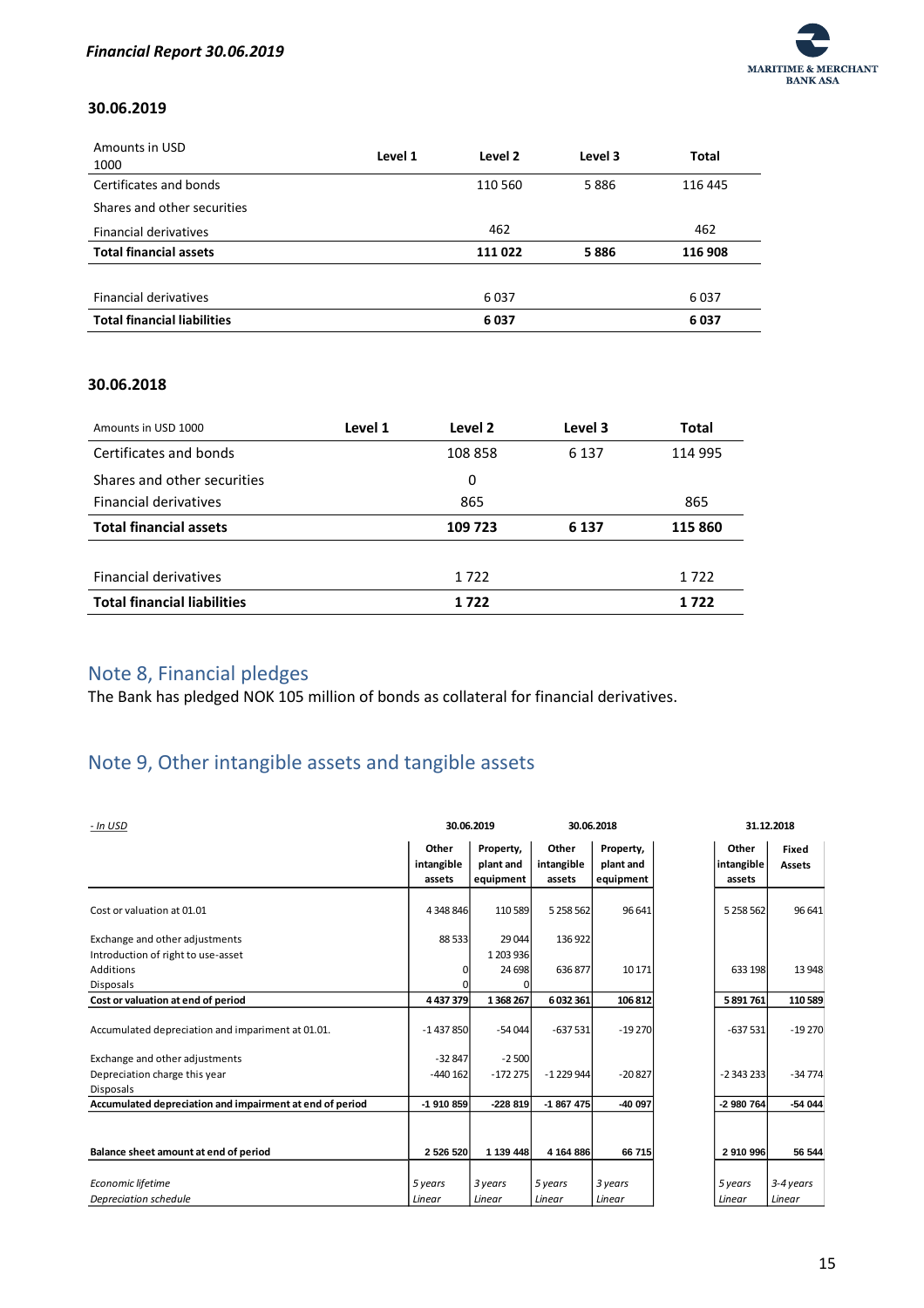

# <span id="page-16-0"></span>Note 10, Other assets and financial derivatives

#### **30.06.2019**

| Amounts in 1000                   | Nominal<br>Value | Nominal<br>Value | Nominal<br>Value | Positive<br>market values | Negative<br>Market values |
|-----------------------------------|------------------|------------------|------------------|---------------------------|---------------------------|
|                                   | <b>USD</b>       | <b>EUR</b>       | <b>NOK</b>       | <b>USD</b>                | <b>USD</b>                |
|                                   |                  |                  |                  |                           |                           |
| <b>Interest Rate Derivatives</b>  |                  |                  |                  |                           |                           |
| Interest rate swap                | 0                | 0                | 0                | 0                         | 0                         |
|                                   |                  |                  |                  |                           |                           |
| <b>Currency Derivatives</b>       |                  |                  |                  |                           |                           |
| Cross currency basis swap         |                  |                  |                  |                           |                           |
| Buy/Sell USD against NOK          | 190 000          |                  | 1576110          | 322.9                     | 6037                      |
| Buy/Sell EUR against NOK          |                  | 9026             | 88 502           | 139.5                     | 0                         |
| <b>Total Currency Derivatives</b> | 190 000          | 9026             | 1664612          | 462.4                     | 6037                      |

#### **30.06.2018**

| Amounts in 1000                                          | Nominal<br>Value | Nominal<br>Value | Nominal<br>Positive<br>Value<br>market values |            | <b>Negative</b><br>Market values |  |
|----------------------------------------------------------|------------------|------------------|-----------------------------------------------|------------|----------------------------------|--|
|                                                          | <b>USD</b>       | EUR              | <b>NOK</b>                                    | <b>USD</b> | <b>USD</b>                       |  |
| <b>Interest Rate Derivatives</b><br>Interest rate swap   |                  |                  |                                               |            |                                  |  |
| <b>Currency Derivatives</b><br>Cross currency basis swap |                  |                  |                                               |            |                                  |  |
| Buy/Sell USD against NOK                                 | 100 000          |                  | 813 158                                       | 865        | 1722                             |  |
| Buy/Sell EUR against NOK                                 |                  | 0                | 0                                             | 0          | 0                                |  |
| <b>Total Currency Derivatives</b>                        | 100 000          | 0                | 813 158                                       | 865        | 1722                             |  |

# <span id="page-16-1"></span>Note 11, Other Liabilities and accrued cost

| - In USD                               | 30.06.2019 | 30.06.2018 |
|----------------------------------------|------------|------------|
| Trade payables                         | 127 799    | 114811     |
| Tax withholdings                       | 112 408    | 158 996    |
| VAT Payable                            | 32834      | 88 537     |
| Income tax                             | 170759     |            |
| Lease liability                        | 1080414    |            |
| Other liabilities                      | 268061     | 316 331    |
| Total other liabilities                | 1792275    | 678 675    |
|                                        |            |            |
| Holiday pay and other accrued salaries | 637 522    | 329 744    |
| Other accrued costs                    | 285 124    |            |
| Total accrued costs                    | 922 646    | 329 744    |